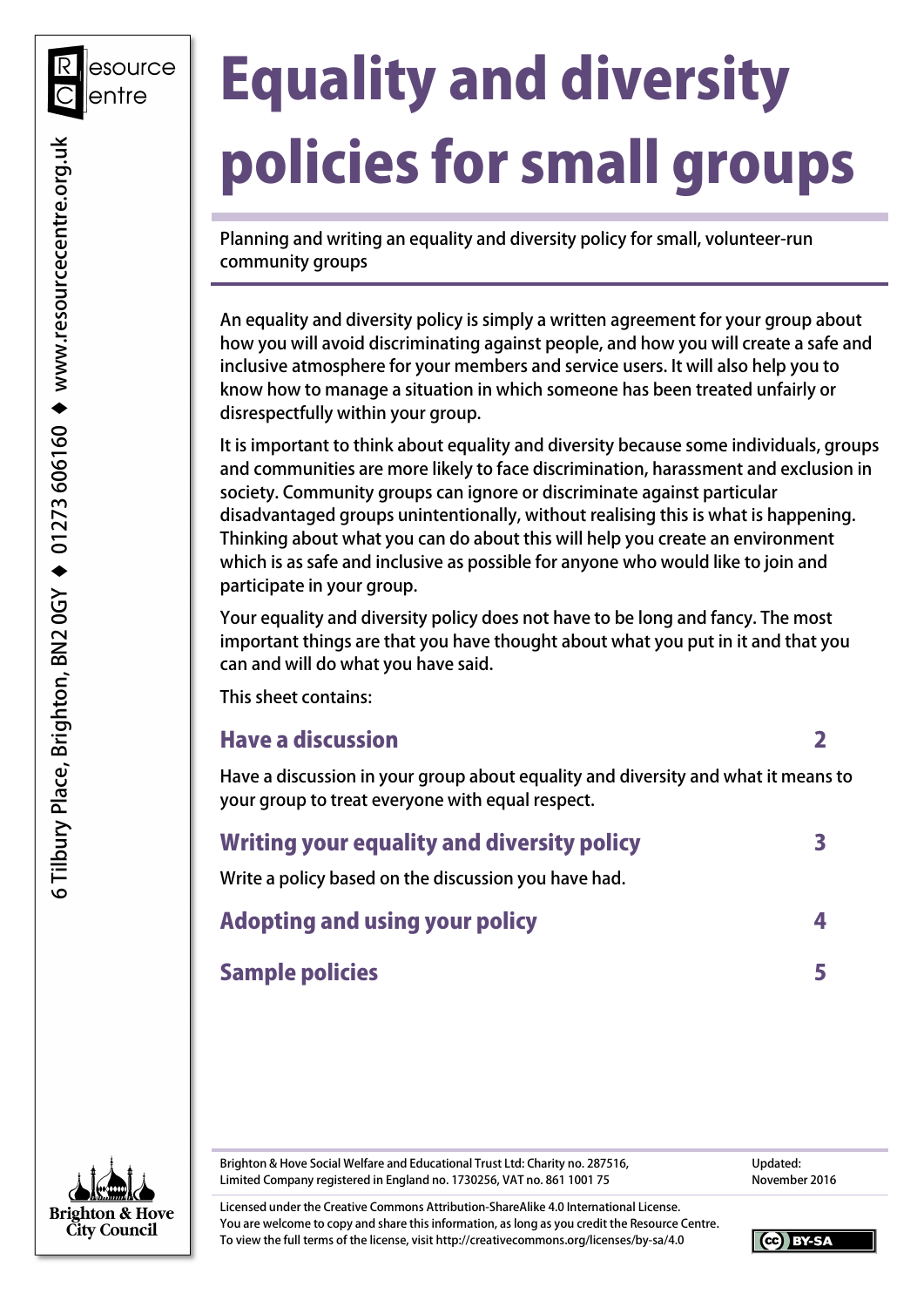# Have a discussion

Have a discussion in your group about equality and diversity and what it means to your group to treat everyone with equal respect. Here are some ideas to get you started.

# What do we think about discrimination and harassment?

- ♦ What does discrimination mean to you?
- ♦ What does harassment mean to you?

Here are some basic definitions, but you might have more to add.

Discrimination is when a person is prevented from taking part in something based on a particular characteristic they have.

For example, if a gay person was made unwelcome at your group activities because of their sexual orientation, this would be discrimination.

Harassment is when someone behaves in a way which makes someone else feel distressed, humiliated or threatened.

Some people in your group may be more likely to experience harassment than others – for example, teasing someone because of their disability, or making racist or sexist remarks, would be harassment. Harassment based on disability, race, religion, transgender identity or sexual orientation is considered by the law to be hate crime, and can be reported to the police.

- What kinds of discrimination and harassment are you aware of?
- ♦ Do any of your group have any personal experiences of being treated less well or excluded because of who they are?
- ♦ Which particular groups of people are more likely to face discrimination and harassment? How could this affect your group?

The Equalities Act 2010 identifies a list of "protected characteristics". It is illegal for an organisation to harass or discriminate against anyone because of their age, disability, gender reassignment, marriage or civil partnership, pregnancy or maternity, race, religion or belief, sex, or sexual orientation. Have a think about each of these, and whether there is anything your group could do to improve equal access for all people.

# How is your group working at the moment?

- ♦ Do a wide range of people take part in your activities and meetings?
- ♦ Are there practical things that might stop certain people using your group and attending your meetings (such as the time of day of your meetings, or the venue you meet in)?
- ♦ Does your group ever treat people differently, or not include people as much, because of any particular characteristic, such as gender or race?

# What do you want to achieve?

- ♦ How will a good equality and diversity policy affect your group?
- ♦ How will you use it to improve the way your group works together?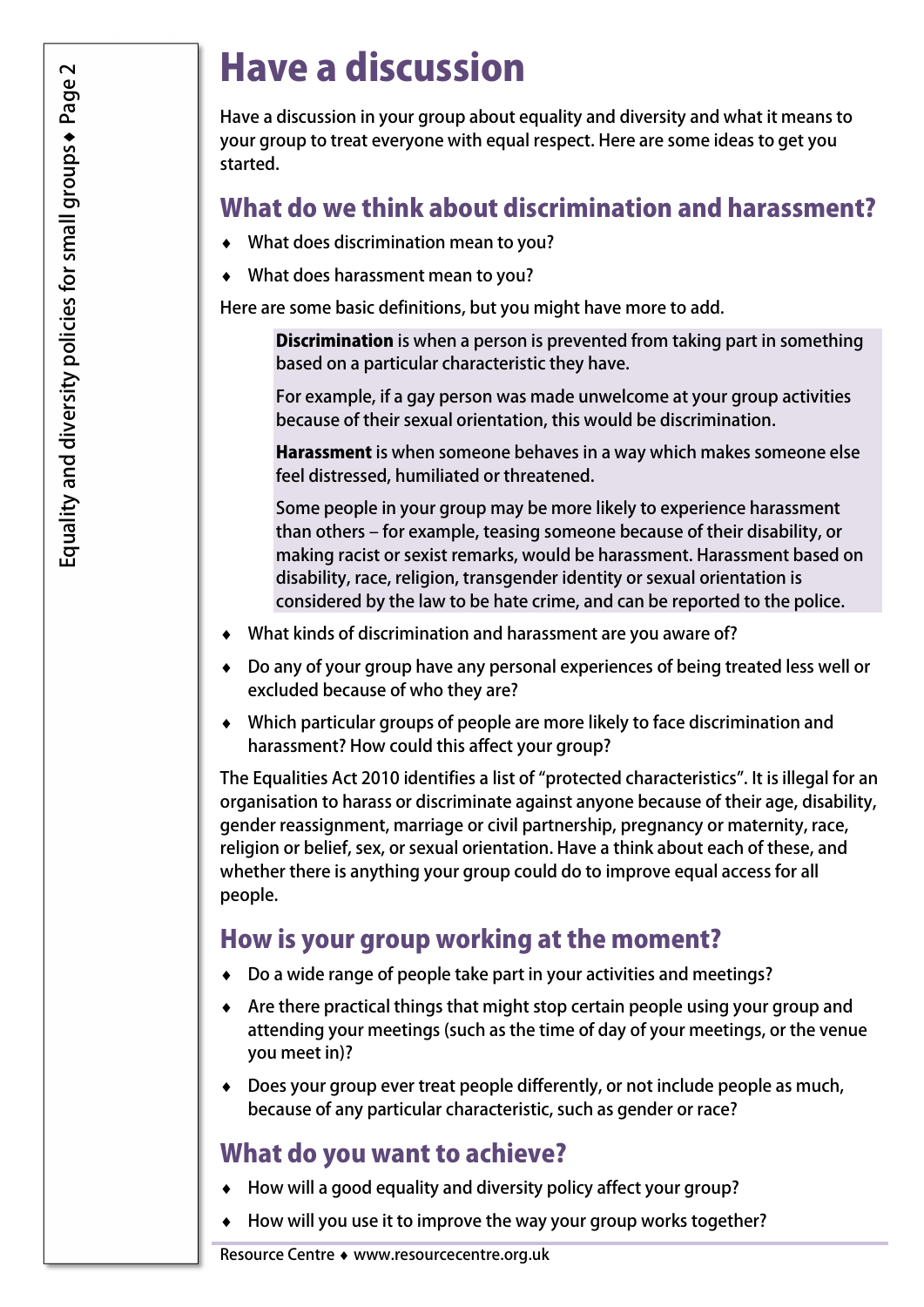# Writing your equality and diversity policy

Write a policy based on your group discussion. It could include:

# 1. What are your aims?

What does your group believe about equality and diversity? What are the aims of your policy?

This could include:

- ♦ recognising that your group knows that some people are particularly likely to experience discrimination and harassment;
- ♦ committing to making sure your group is as inclusive and welcoming as possible.

This could be quite short and simple. For example:

"Anytown Association is committed to treating all people equally and with respect irrespective of their age, disability, gender reassignment, marriage or civil partnership, pregnancy or maternity, race, religion or belief, sex, or sexual orientation".

If you prefer, you could make a more detailed statement that reflects the discussions you have had. For example:

"We aim to create a safe and welcoming atmosphere for everyone. We want to challenge all forms of oppression including those based on race, ethnicity, nationality, creed, gender, sex, class, sexuality, gender reassignment, learning ability, physical impairment, mental illness, HIV status, age, occupation, income, wealth and unrelated criminal conviction. We aim to design our activities, services and decision making processes specifically to encourage and support participation from people who face disadvantage in society, including women, BME people, disabled people, LGBTQ people, and people on low incomes."

# 2. What will you do?

What will you do to help you achieve your aim of making your group equally open to all?

Some ideas to get you started:

♦ Can you improve access to your group for people with physical impairments (e.g. wheelchair users, Deaf people)? How?

(Possability People<sup>1</sup> publishes an award-winning Accessible City Guide which provides information about accessible community venues in Brighton and Hove. The Resource Centre has an induction loopand an infrared hearing systemthat you can hire to make your event more accessible to people who use hearing aids.)

♦ Can you improve your publicity to make it more accessible? Is it easy to read? Is it available to people who don't have access to the internet?

1 www.thefedonline.org.uk

1

Resource Centre ♦ www.resourcecentre.org.uk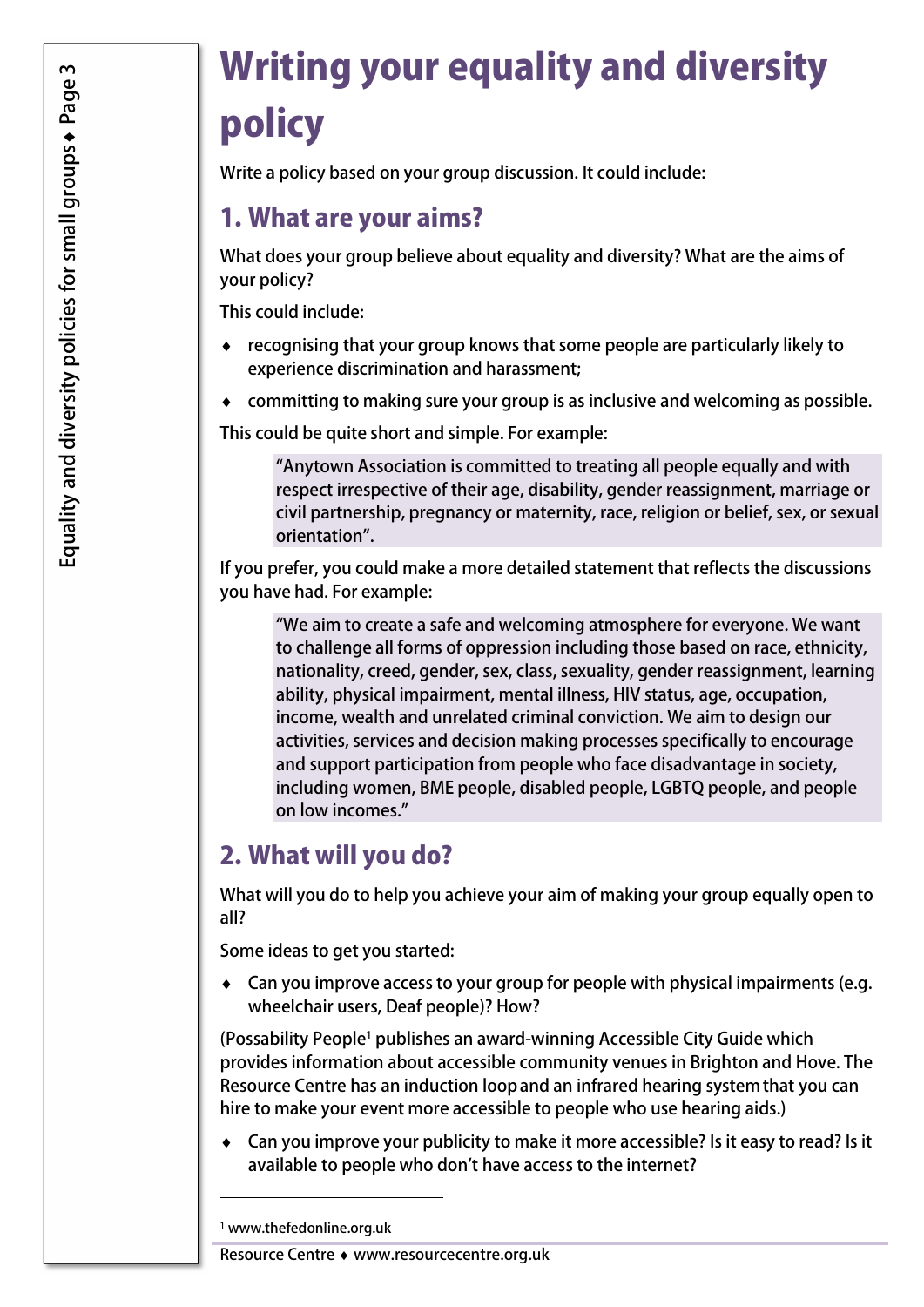- Could you make it easier for parents to come to your meetings by changing the time of day you hold them or having a play corner at the meeting?
- ♦ Can you change how you allocate tasks and roles, to make sure a range of people get their voices heard? For example, could you encourage more women to take on roles such as chairing meetings?

You should be able to do some things without making too many changes or causing lots of extra work. Some may be more effort but you might decide to prioritise them because you think they are particularly important. Some may cost money that you don't have, or might be impossible in the short term for other reasons.

Think about things you will aim to do, as well as those you can do immediately.

# 3. How should people behave?

What rules can you agree in your group about how you will treat people? These rules make up a "Code of Conduct" for your group.

- How do you want people to be treated in your group? What types of behaviour are unacceptable?
- ♦ If someone feels harassed, what should they do about it? Who should they tell? What will the group do about it?
- ♦ If someone breaks the code of conduct, what will the group do about it? How will you help the group to move forwards? How will you support and protect the person who feels harassed or bullied?
- ♦ How will you make sure that everyone is aware of your code of conduct?

# 4. Reviewing your policy

It is a good idea to look at your policy regularly to see if it is working and the things that you need to change or update. This also gives your group an opportunity to regularly discuss equality and diversity, evaluate whether you are meeting your aims, and reaffirm your commitments.

You should include a commitment to do this at the end of your policy, by saying: "This policy will be reviewed every ... years."

# Adopting and using your policy

- ♦ Your draft policy needs to be discussed at a meeting of your members, and adopted as the policy of your organisation. There's no point having a great written draft that no-one has agreed to and no-one is aware of!
- ♦ Make sure all new members are aware of your policy, and that you discuss and review it regularly.
- ♦ Keep it in mind in your day-to-day work and regularly think about how you could improve it to make things in your group run better for everyone.
- ♦ If somebody in the group feels discriminated against or harassed, refer to your policy to ensure this is dealt with in line with the agreements the group has made.
- ♦ If, when you come to use your policy, you find there is something missing from it, make a note of this and return to the group to discuss amending the policy.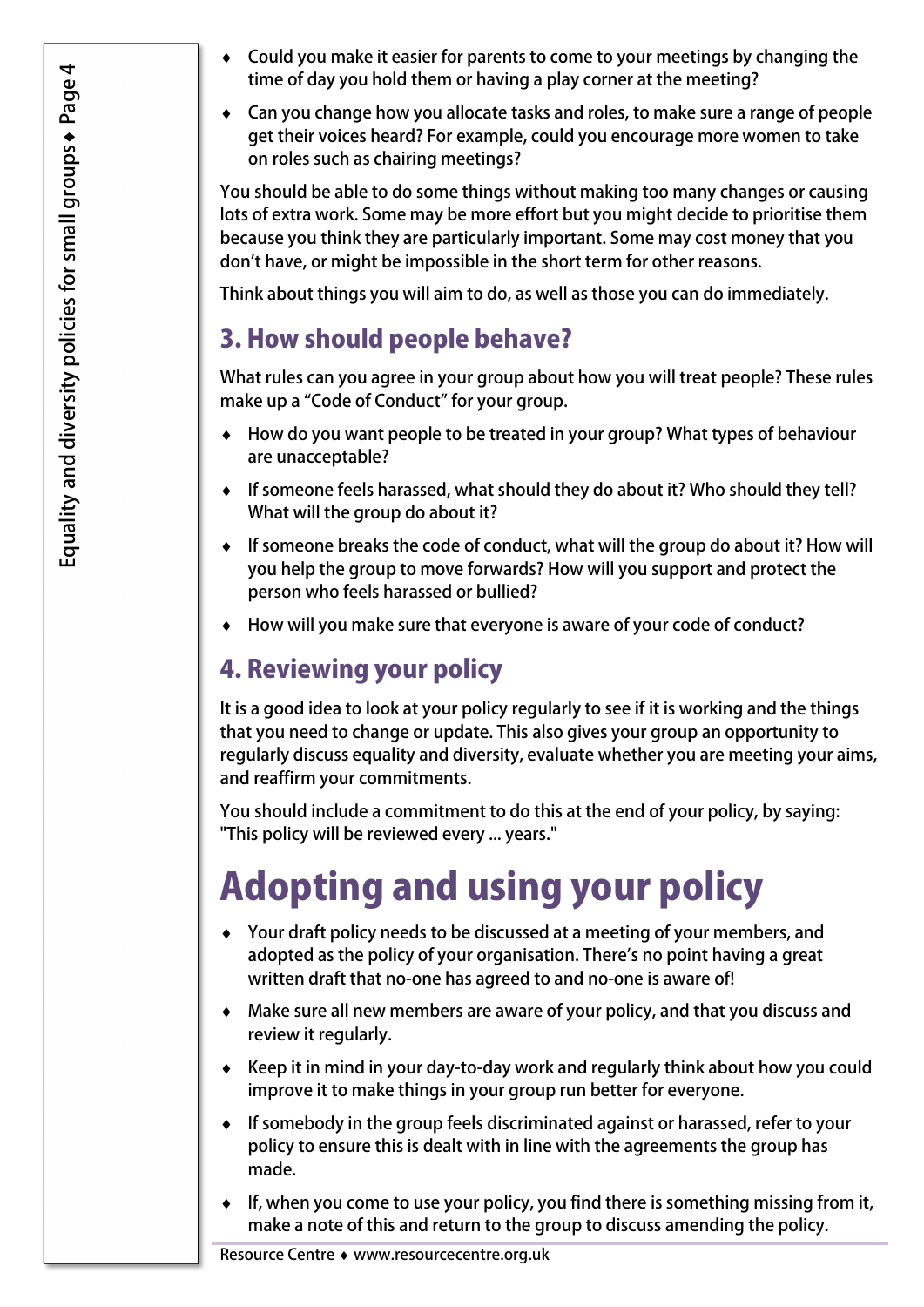# Sample policies

Below are two example policies.

We recommend you use these to get some ideas, but write your own policy which really reflects your group.

# Merry Street Tenants' Association Equality and Diversity Policy

### Aims

Merry Street Tenants' Association is open to all tenants of Merry Street. We aim to help the street to have an atmosphere of friendship, respect and care for each other. In particular, we aim to treat every tenant equally, regardless of their age, disability, gender reassignment, marriage or civil partnership, pregnancy or maternity, race, religion or belief, sex, or sexual orientation

#### Accessibility

All our meetings and events are held in venues that are accessible to wheelchair users. When there are more than 40 people at an event we aim to use a PA system and a hearing loop.

When we organise outings for our members we provide free places for carers of members who can only attend if they bring a carer.

We are committed to ensuring any tenant of Merry Street is able to attend our activities, so we will reassess our access requirements to meet the needs of new tenants.

#### **Diversity**

Our Association belongs to all tenants. We aim to organise a range of events and activities to suit the interests and meet the needs of a wide variety of people.

For example, we hold parties for Christmas and Eid, because we have members who are Christian and members who are Muslim.

The Association should be open to new ideas, and particularly prioritise opportunities for residents to share their cultural heritage with one another.

#### Inclusion and respect

Every tenant of Merry Street should be made to feel equally welcome and included at all Merry Street Tenants' Association meetings and events.

Sexist, racist, homophobic, transphobic or otherwise offensive and inflammatory remarks and behaviour are not acceptable. These constitute harassment, and have no place in the Association.

### Dealing with discrimination and harassment

If any tenant feels they have been discriminated against by the Association or harassed at an Association event they should raise this with the committee.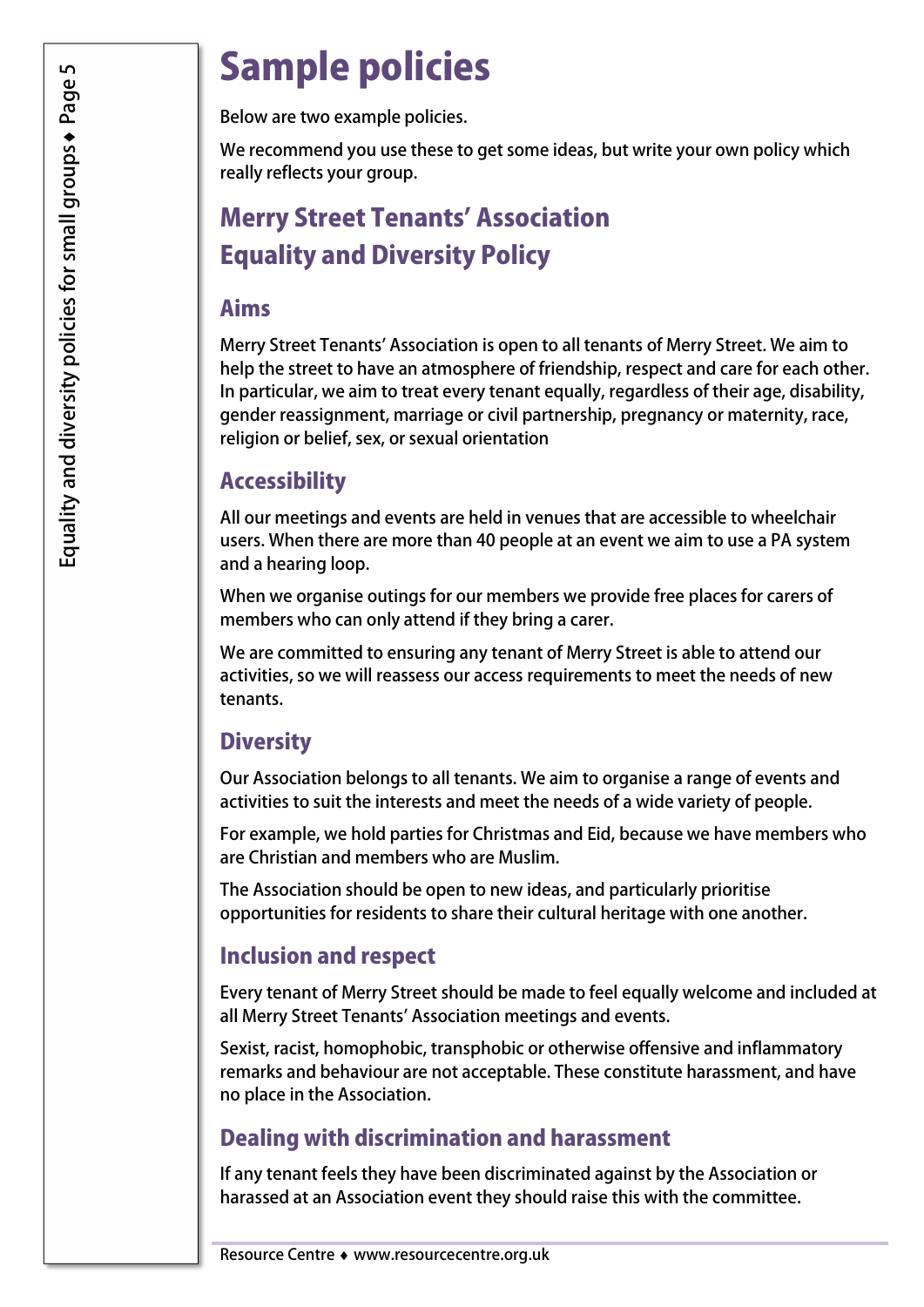The committee will investigate the complaint, listening to all members involved. (If the complaint is against a committee member, that member will not be part of conducting the investigation).

If the complaint is against a particular individual, this person will have the opportunity to express their point of view, accompanied by a friend. The person making the complaint will also have this opportunity.

If the complaint is against the Association as a whole, the Committee must work to ensure that such discrimination is not repeated in the future, and must inform the members of how they propose to do this.

Any decision to exclude a person from the organisation due to discriminatory or harassing behaviour will be made with reference to the Association's constitution. The Association will support people who feel they have been harassed or discriminated against, and will not victimise or treat them less well because they have raised this.

This policy was adopted at a meeting of Merry Street Tenants' Association on 17 th December 2016, and will be reviewed at least every 2 years.

Signed:

Signed:

# Hindu Elders' Group Equality and Diversity Policy

#### Aims

- ♦ The Hindu Elders' group recognises that in our society power is not held equally and that groups and individuals have been and continue to be discriminated against on many grounds including, for example, race, sex, age, disability, sexual orientation, class, religion, marital status and where they live.
- ♦ The Hindu Elders' group also recognises that where direct or indirect discrimination occurs within the Hindu Elders' group, it is both morally and legally unacceptable.
- ♦ The purpose of the Equality and Diversity Policy is to set out clearly and fully the positive action the Hindu Elders' group intends to take to combat direct and indirect discrimination in the organisation, in the services it provides and in its relationships with other bodies.
- ♦ In adopting this Equality and Diversity Policy, the Hindu Elders' Group is also making an unequivocal commitment to implementing it, so as to ensure that equal opportunity becomes a reality.

#### Code of Practice

- ♦ The Hindu Elders' group provides activities, guidance and assistance for Hindu men and women over 50 years old. The group will take action to ensure that group activities and events are open and welcoming to everybody entitled to become a member.
- ♦ We aim to make our meetings and events accessible to people with disabilities e.g. provide transport, meet in accessible premises, provide sign language interpreters when necessary and produce information in large print.